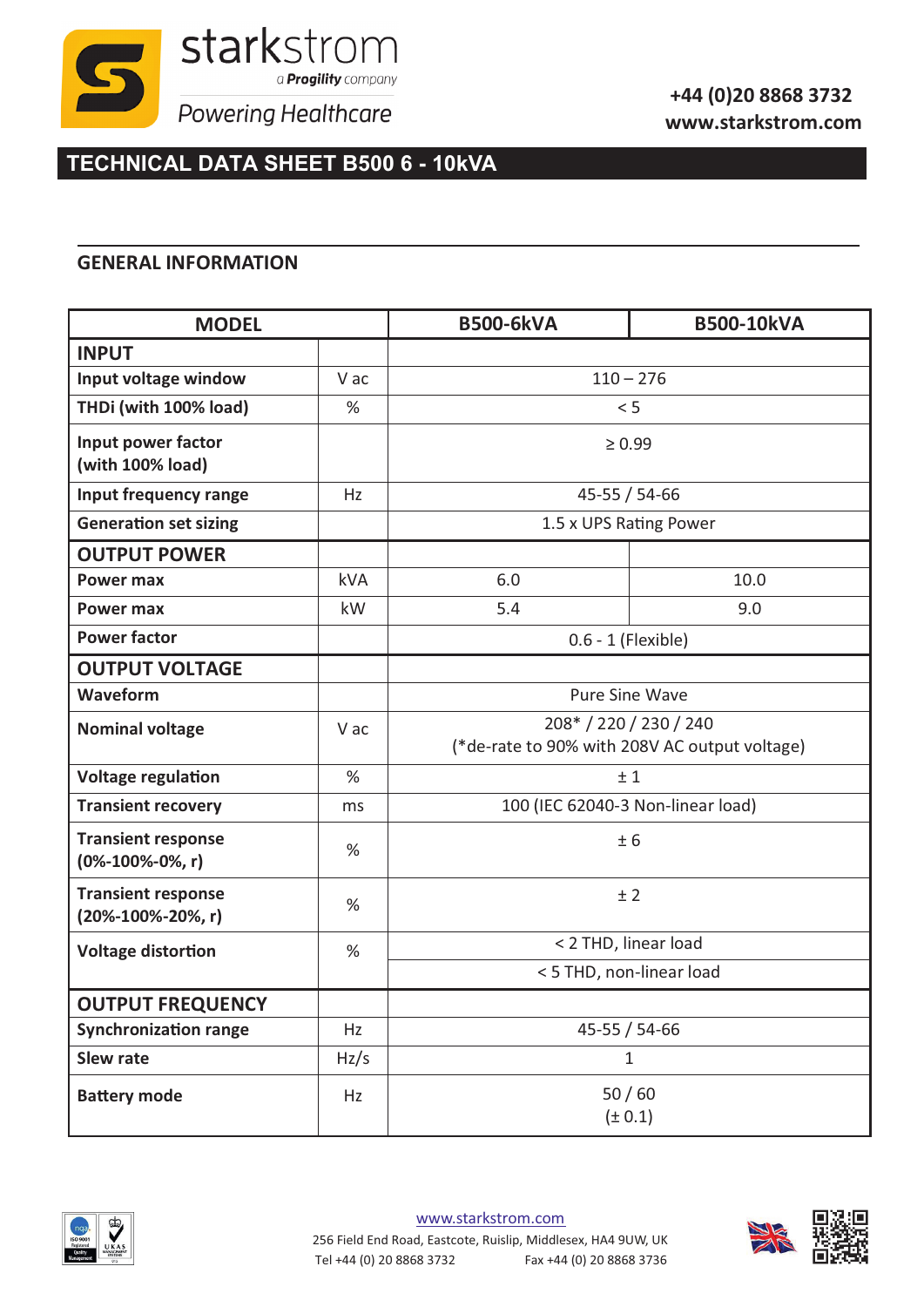| <b>MODEL</b>                                                                        |                           | <b>B500-6kVA</b>                                                                                                                                                                                                                                                                                                                                                                                                   | <b>B500-10kVA</b> |
|-------------------------------------------------------------------------------------|---------------------------|--------------------------------------------------------------------------------------------------------------------------------------------------------------------------------------------------------------------------------------------------------------------------------------------------------------------------------------------------------------------------------------------------------------------|-------------------|
| <b>TRANSFER TIME</b>                                                                |                           |                                                                                                                                                                                                                                                                                                                                                                                                                    |                   |
| Inverter mode to battery<br>mode                                                    | ms                        | $\mathbf 0$                                                                                                                                                                                                                                                                                                                                                                                                        |                   |
| <b>Inverter Mode to ECO Mode</b>                                                    | ms                        | $\overline{0}$                                                                                                                                                                                                                                                                                                                                                                                                     |                   |
| <b>Full load efficiency</b><br>(eco mode)                                           | %                         | > 96                                                                                                                                                                                                                                                                                                                                                                                                               |                   |
| <b>Overload capability</b><br>(normal & battery mode)                               | %                         | 125 for 2 minutes<br>150 for 30 seconds<br>> 150 for 1 second                                                                                                                                                                                                                                                                                                                                                      |                   |
| <b>Crest ratio</b>                                                                  |                           | 3:1                                                                                                                                                                                                                                                                                                                                                                                                                |                   |
| <b>Parallel</b>                                                                     |                           | UP to 4 units for capacity or redundancy                                                                                                                                                                                                                                                                                                                                                                           |                   |
| <b>BYPASS</b>                                                                       |                           |                                                                                                                                                                                                                                                                                                                                                                                                                    |                   |
| <b>Static internal bypass</b>                                                       |                           | Yes                                                                                                                                                                                                                                                                                                                                                                                                                |                   |
| <b>Manual internal bypass</b>                                                       |                           | Yes                                                                                                                                                                                                                                                                                                                                                                                                                |                   |
| <b>BATTERY</b>                                                                      |                           |                                                                                                                                                                                                                                                                                                                                                                                                                    |                   |
| <b>DC</b> voltage                                                                   | V <sub>DC</sub>           | 240                                                                                                                                                                                                                                                                                                                                                                                                                |                   |
| <b>Blocks</b>                                                                       | VDC/Ah                    | 20                                                                                                                                                                                                                                                                                                                                                                                                                 |                   |
| <b>Charging current (max)</b>                                                       | A                         | 8.0                                                                                                                                                                                                                                                                                                                                                                                                                |                   |
| <b>Temperature compensation</b><br>by hardware based on<br>circumstance temperature | mV/<br>degree<br>$/$ cell | $-3$<br>(based on 25°C)                                                                                                                                                                                                                                                                                                                                                                                            |                   |
| <b>FEATURES</b>                                                                     |                           | ECO Mode; EPO Connection; Dual Communication; Auto De-<br>rating; Battery Capacity Calculation; Maintenance Bypass<br>Switch; Fan Speed Control; Frequency Converter Mode**<br>USB Connectivity; Electronic Bypass Interlock; Programmable<br>Relay Standard; Cold Start; Intelligent Smart slot for optional<br>SNMP / Relay Card / MODBUS<br>(**De-rate to 60% during Frequency Converter Mode<br>automatically) |                   |
| <b>INDICATOR &amp; ALARM</b>                                                        |                           |                                                                                                                                                                                                                                                                                                                                                                                                                    |                   |
| <b>Display</b>                                                                      |                           | <b>Smart LCD Display</b>                                                                                                                                                                                                                                                                                                                                                                                           |                   |